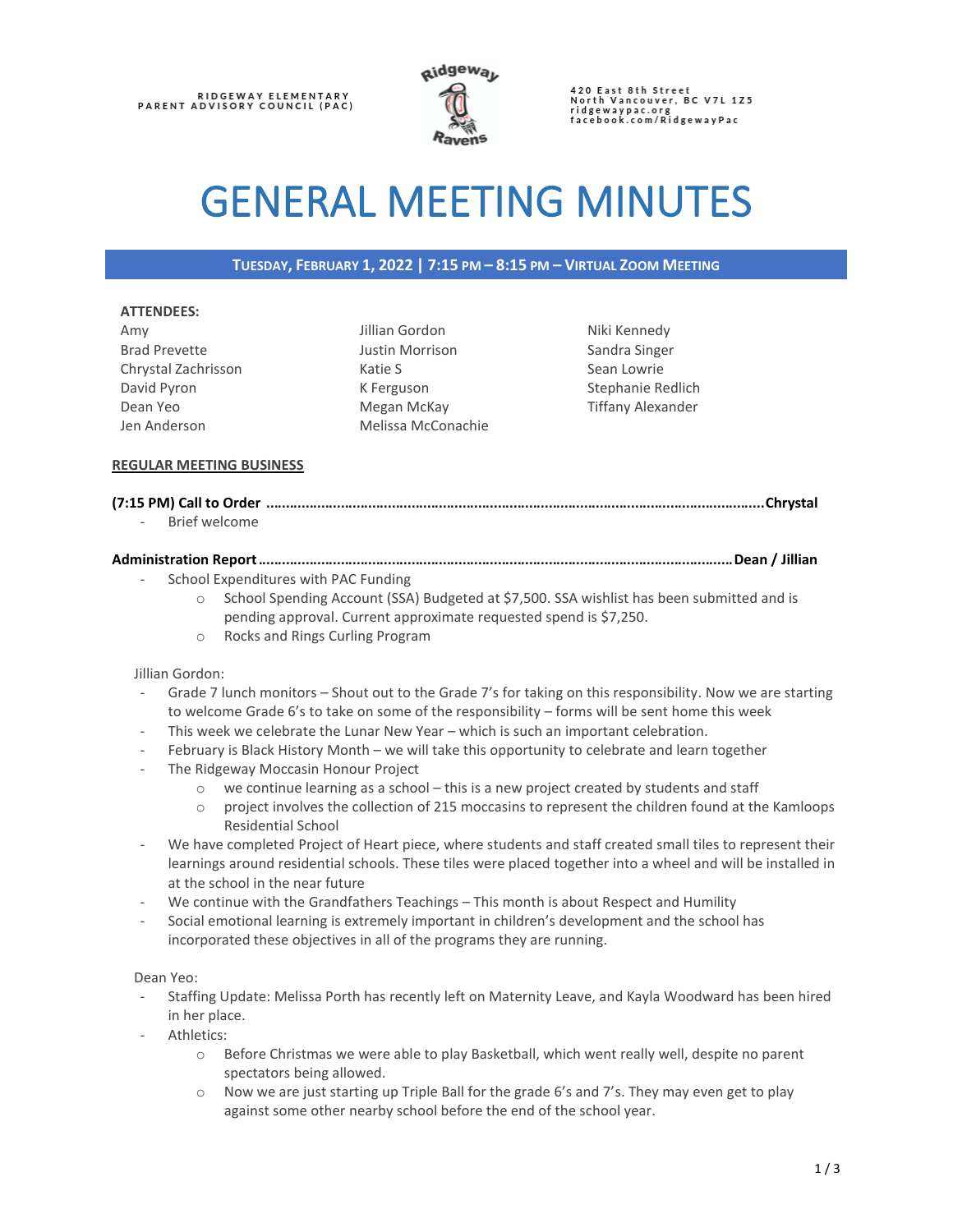# RIDGEWAY ELEMENTARY<br>PARENT ADVISORY COUNCIL (PAC)



# 420 East 8th Street<br>North Vancouver, BC V7L 1Z5 ridgewaypac.org<br>facebook.com/RidgewayPac

- o Rocks and Rings: school-wide (K-7) curling program that will be coming up in the Spring. More information will be provided at a later date.
- COVID Update:
	- o The school has implemented additional Covid Enhanced Safety Measures and thanks parents for their support with the school restart delay in January. This time allowed the school the time needed to make the reopening safer. This time also allowed the teachers to prepare for the potential remote learning option using MS Teams should the reopening be delayed further.
	- o Since the start of this school year, we had continued to maintain most of the last years health and safety measures:
		- Markings on the floors, room capacities, spaced out desks
	- o Student and Staff Attendance
		- We have been monitoring these numbers very closely, both at a school and district levels and did not fall within the range to cause public health concern
		- As of this meeting, we are back to a relatively normal range of absenteeism for this time of year (regular cold and flu season).
		- Some classes/groups had a higher absenteeism rate than others then it would shift. Parents did the right thing by keeping sick children home
		- We did not get even close to the threshold for a functional closure during the Omicron surge.
		- We are definitely now on a decline  $-$  it feels like we are in a good place.
	- Q. Are there rapid tests coming for teachings this week?
	- A. The province is providing rapid tests, district-wide for the teachers, this week.

## **Summary and Approve Minutes from Last Meeting** .............................................................................. **Stephanie**

Tiffany Alexander Approved, David Pyron Second

## **2021/2022 Budget Update** ......................................................................................................................... **Chrystal**

- Current Budget:
	- o SSA budgeted for \$7,500
	- o Rocks and Rings
	- o Get Ready. Do. Done. by Sarah Ward
- Funds Raised to-date:
	- o We were fortunate to be able to run Fun-Lunch 3 months this year, which has helped with our budget.
	- o The PAC will be looking to do at least a couple more fundraisers still this year, hopefully including the Raffle, pending prizes.
	- $\circ$  The annual Gaming Grant we receive can be used towards costs, like a playground. We are in the beginning stages of reviewing this playground's upgrade needs, in particular the drainage issue.
- Reconciliation / Financial Statement: moving financials to eBusiness. Reconciliation/Financial Statement will be prepared and available for the next meeting.

#### **COVID Safety Update** .................................................................................................................................. **Melissa**

- Facebooks BC School Covid Tracker has been where we've received a lot of our information since VCH has been less involved in contact tracing.
- Since we are no longer being informed about close contacts by VCH, does this then become up to parents to share and communicate within the school as needed? Privately and personally yes, but not broadcasted or controlled.